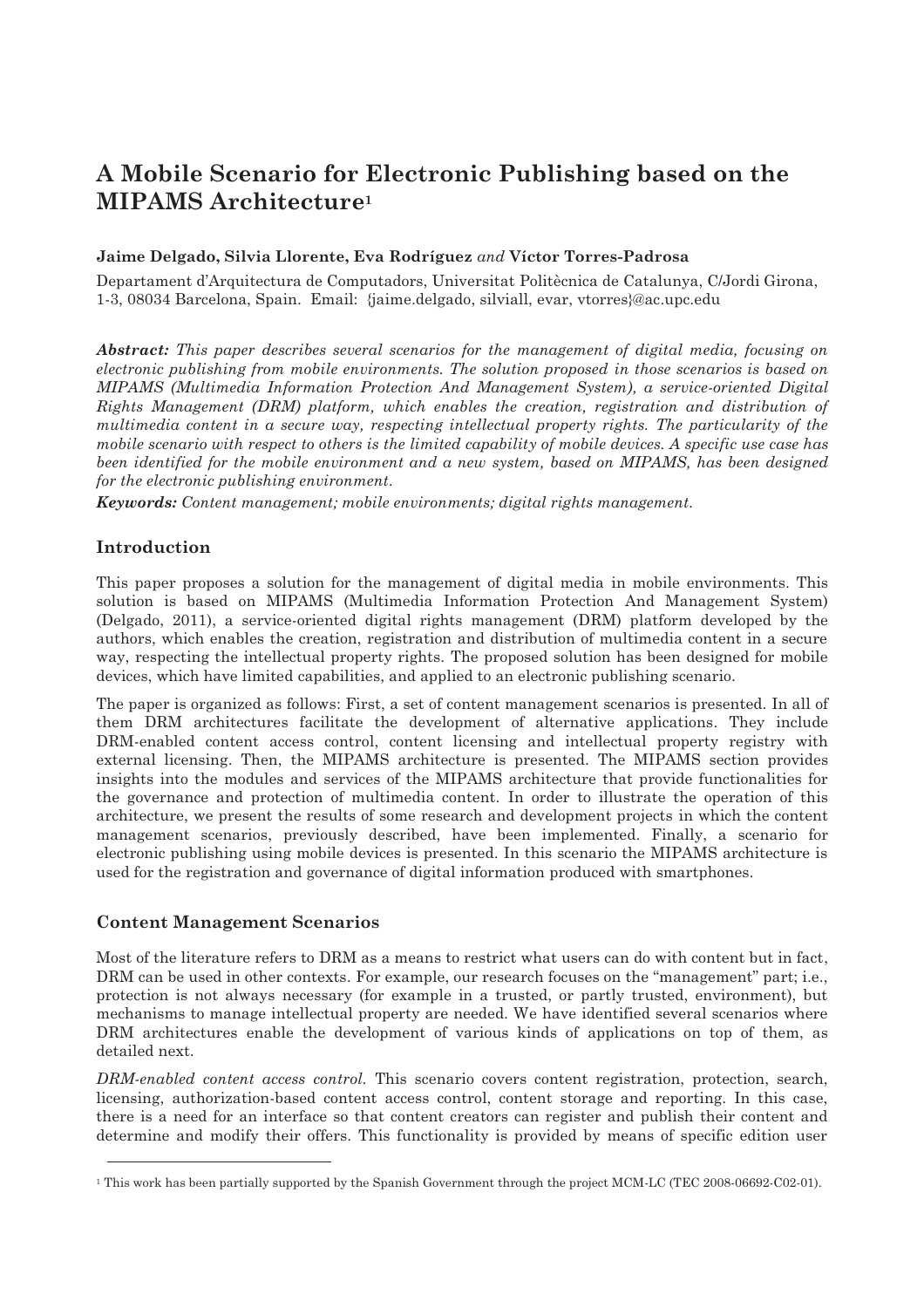applications or otherwise integrated in a web portal. Once content is registered, it can be linked from external sites so as to be able to license it through the mentioned portal, which means that the content promoted in external sites can include specific links towards the licensing portal. Moreover, apart from being linked from other sites, the portal itself would also be useful for promotion. In this business scenario, content is accessed by using DRM-adapted tools such as players and other rendering applications.

This scenario is illustrated in the following example. A news agency wants a solution for publishing, trading and distributing protected news. Content trade needs to support different licensing options, such as prices, time frames, territory, etc. Content access needs to be protected, controlled and reported. The news agency can make use of specific external services and a customized publishing and trading portal. Content access will be done through a DRM-enabled application.

*Content Licensing.* This scenario involves content registration, search, licensing and reporting. It is applicable to those cases where there are well established sites that deal with the promotion and collection of content, but for which licensing is not a part of their business model (e.g. Flickr, Picasa, Panoramio, YouTube, etc.). Although content can be directly accessed from those sites, it may be distributed under some restrictions that do not enable users to use it for free. This is the case when content is distributed, e.g., under copyright ("all rights reserved") or Creative Commons Non-Commercial models. In this scenario, there is a need for a trading portal, devised for formalizing the rights acquisition for personal or professional use. Content owners or rights holders are responsible for registering content in the trading portal and providing the link towards it. Content can be linked from external sites.

The following example describes the above scenario. A web portal dealing with specialized content (e.g., valuable medical images) wants to offer users the possibility to trade their content. The web portal defines some license templates that users can select when uploading their images. Content is automatically registered through external services and a link is provided from each image towards the trading portal for those users interested in licensing them for, e.g., publishing. Access to the images is managed by the web portal.

*Content licensing and authorization-based content access control.* This scenario involves content registration, search, licensing, authorization-based content access control, content storage (optional) and reporting.

When dealing with content storage, this scenario is useful for applications where users need to handle or modify content without restriction or when users do not want to be limited to using some specific DRM-enabled application. Although access to content is authorization-based, content is given unprotected to the purchasing users so that they can enjoy it without further DRM restrictions.

The next example describes the above scenario. A content distributor wants a solution for trading and distributing unprotected audiovisual content. Content trade needs to support different licensing options, such as prices, time frames, territory, etc. Content needs to be delivered unprotected, since it is to be transformed by its recipient to adapt it to different online and offline publishing formats. However, the content distributor wants to be sure that only those clients who own a license can download content. That is, content access needs to be controlled and reported. The content distributor can make use of specific external services and a trading portal. Content licensing and access can be done directly from the portal, after checking user licenses.

When content storage is not used, this scenario is devised for content providers or distributors who want to use their specific protection mechanisms and content management systems so that content is never stored outside their well-established systems. In such a scenario, when registering content, specific proprietary identifiers are used for identifying external content. Once objects are registered, rights offers can be published and licenses issued without restriction. Regarding the applications that access content, such as players and editors, content providers or distributors will have to design their own applications to manage the access to encryption keys and content from their systems or otherwise provide an API so that their content can be accessed from third-party applications.

Here is an example that illustrates the above scenario. A TV broadcaster wants to license his/her own productions. The TV broadcaster may make use of specific external services to register the content and define different licensing options (offers). However, content will never be stored outside his system. The TV broadcaster may develop his/her own trading portal that interacts with specific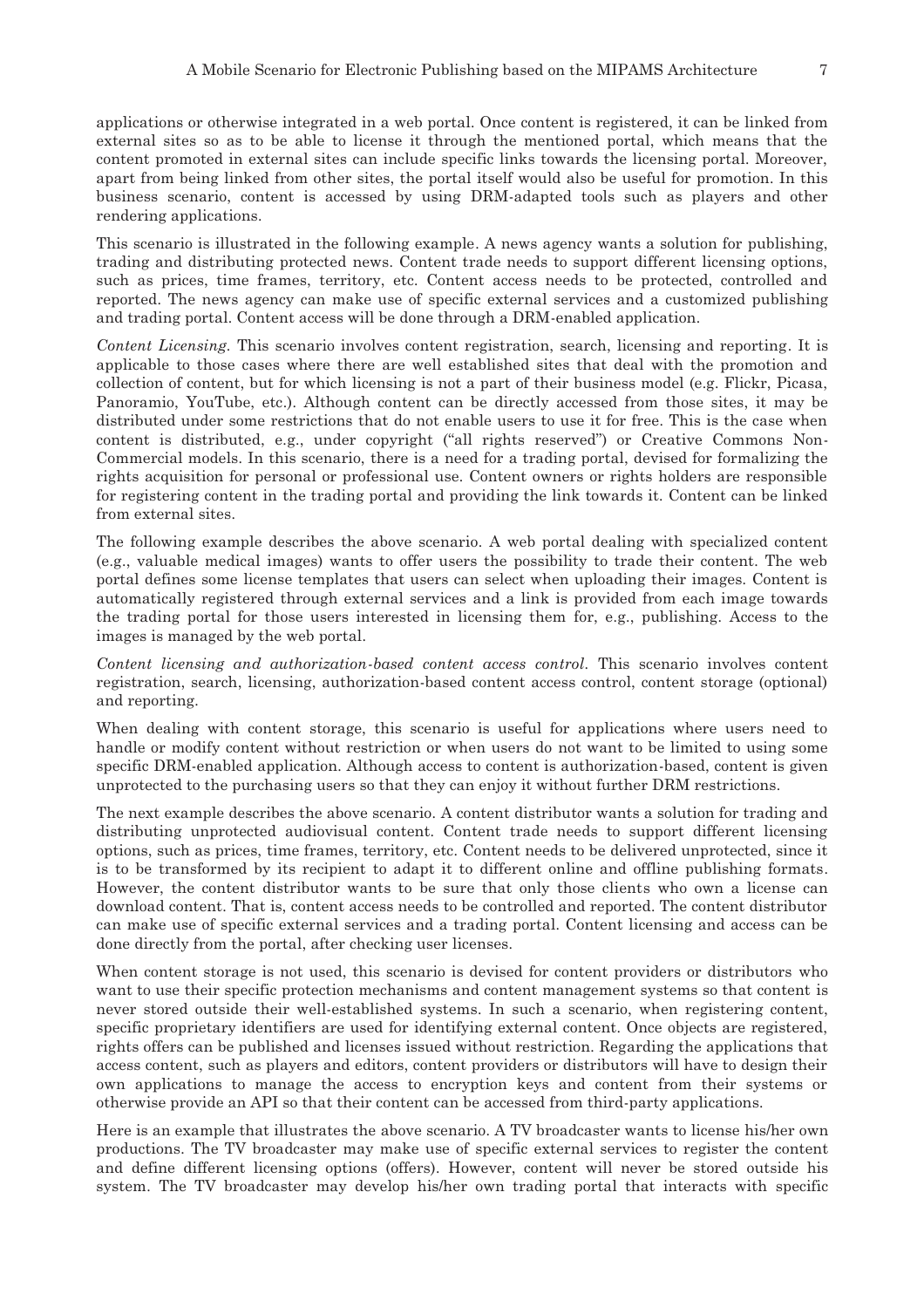services to consult the available offers and formalize the acquisition of an offer by issuing a license. Specific services can be used to check whether a customer has an appropriate license and enable content download (authorization-based content access control).

*DRM-enabled content access for mobile devices.* This scenario involves content registration, protection, search, licensing, authorization-based content access control, content storage and reporting. It is devised for limited capability devices. In some cases, the encryption strength being used should be limited so as not to be detrimental to the device's performance. In such cases, if content is already registered and protected, content has to be re-encrypted to deal with device limitations.

The following example illustrates the above scenario. A content distributor who is already using specific external services for trading and distributing protected content wants that content to be available for mobile devices. Since the device's decryption capabilities are limited, content may not use the same encryption strength as for PC-devised content or may be adapted to fulfill the device's requirements.

*Intellectual property registry with external licensing.* This scenario involves content registration, search and reporting. It is based on the use of registration functionalities, leaving content licensing to be tackled by professional external sites or services. In this scenario, there is only need for an intellectual property registry, proving content ownership and offering the possibility to link content to external sites that deal with its commercialization, as in, e.g., YouLicense, Getty Images, etc.

The next example describes this scenario. A web portal dealing with specialized content (e.g., valuable breaking news images) wants to offer users a powerful means for proving authorship. The web portal integrates external services into its registration process and automatically registers user content. A digitally signed document is available in the portal to certify authorship. The web portal may reach further agreements with specialized portals for offering licensing solutions to users.

## **The MIPAMS Architecture**

MIPAMS (Multimedia Information Protection And Management System) is a service-oriented content management platform, developed by the DMAG (Distributed Multimedia Applications Group) (DMAG, 2011). It is mainly intended for applications where management of rights is needed.

The MIPAMS architecture is based on the flexible web services approach, as it consists of several modules and services which provide a subset of the whole system functionality needed for governing and protecting multimedia content. One of the advantages of having service-oriented DRM functionality is the possibility of decoupling it into different subsystems depending on the needs of the application that is going to be implemented, while being able to share the same common services between different applications with different requirements, thus reducing costs. MIPAMS encompasses an important part of the content value chain, from content creation and distribution to its consumption by end users.

Figure 1 depicts the MIPAMS architecture, for which we now provide a general overview of its components and the different services being offered.

The Content Service (CS) enables applications to upload and download digital resources such as audio or video files, text documents, etc. Those resources can be optionally encrypted on request, according to the available encryption mechanisms it provides. If encryption is selected, the protection keys will first be requested from the Protection Service and then registered through the same service, once encryption is performed. Content upload requires content to be uniquely identified. Since MIPAMS deals with single resource objects, the identifier associated to content will be the same one used for the object that contains it, and must be used as input argument. This identifier can be requested from the Object Registration Service prior to the content upload, or obtained from an external application using MIPAMS (depending on the scenario).

The Object Registration Service (ORS) enables applications to request a digital representation of content and metadata (i.e., digital objects) to be generated and registered in the system. Content and metadata are packaged together following the MPEG-21 Digital Item (ISO/IEC, 2005) approach. Once registered, objects are digitally signed by the ORS so that they can be checked for authenticity and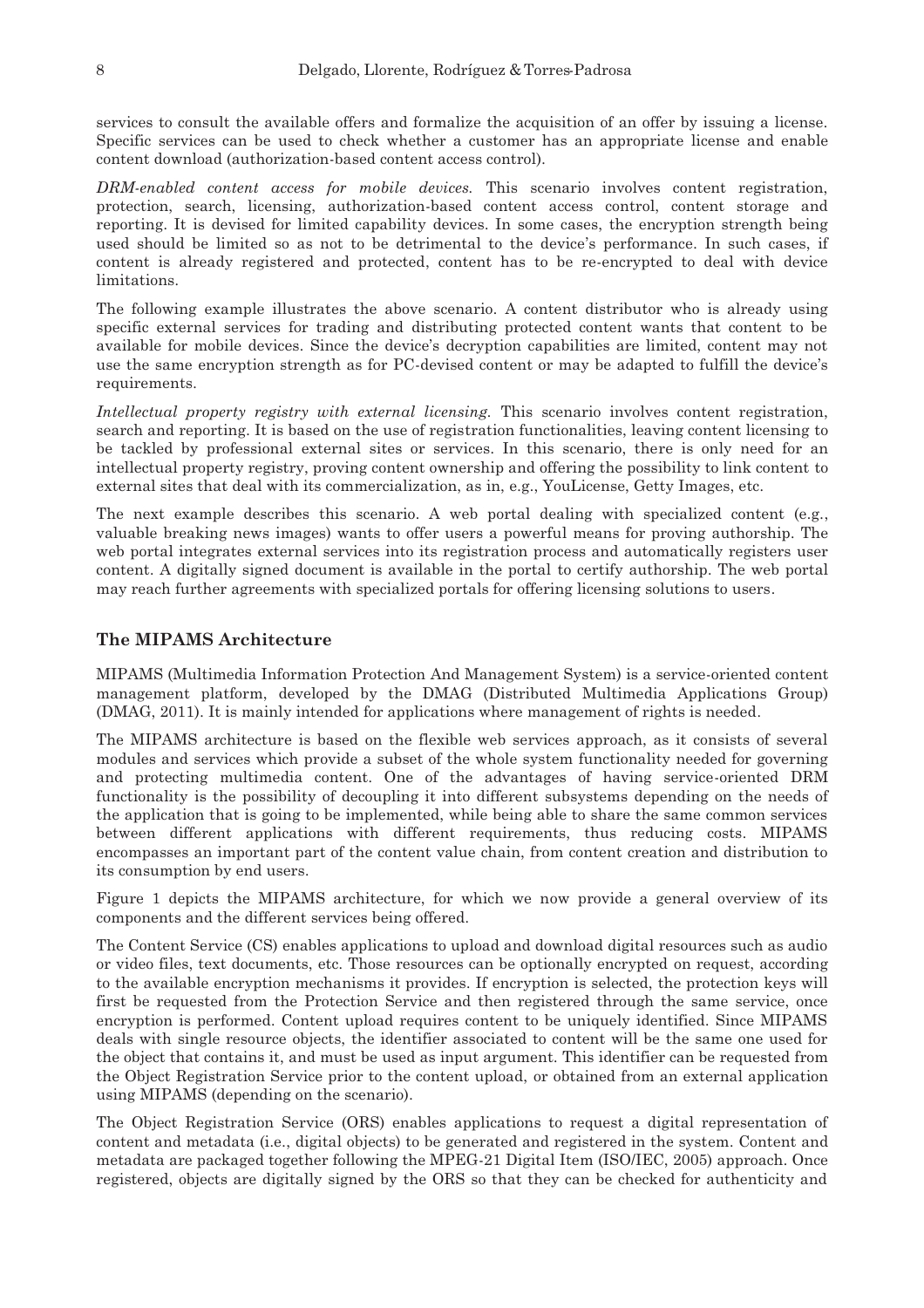integrity. The ORS also provides unique identifiers for those applications that need to upload content to the CS, as already explained.

The License Service (LS) deals with rights offers and the issuance of licenses. Rights offers are set up by content creators or rights holders after registering content. They include the rights being offered for acquisition by other users and the conditions applicable to those rights. License issuance refers to the process by which a license is generated as the result of a rights purchase, acquisition or the direct grant by a rights holder to a user of a set of rights. Licenses are expressed using MPEG-21 Rights Expression Language (ISO/IEC, 2004).



Figure 1. MIPAMS architecture

The Authorization Service (AS) checks whether a user owns any appropriate license that grants him the right to perform a requested action (e.g., play) on a digital object. The authorization is based on the mechanism defined in (ISO/IEC, 2004). The AS shares the access to the license repository with the LS. If the user is able to perform the action and the requested content is encrypted, the AS will retrieve the encryption keys from the Protection Service and return them to the requesting application. This is the only means for accessing encryption keys, which is performed as an atomic operation.

The Protection Service (PS), as introduced before, generates encryption keys upon request, registers encryption keys associated to uniquely identified content and provides the encryption keys for protected content to the AS. When using MPEG-21 Intellectual Property Management and Protection (ISO/IEC, 2006-1) scheme and descriptors, the PS also offers the possibility to download the protection tools being used by those applications that might be out-of-date.

The User Application (UA) is the player, edition tool, browser or any other means managed by the user to deal with the DRM functionality, such as registering and accessing protected contents. The UA may have an internal trusted module or intermediary to enforce DRM, which could consist of a secure local repository for licenses, protection information, offline operation reports and other critical data. It may be responsible for estimating tool fingerprints, require offline authorizations, unprotect content, track offline operations and manage content protection information.

The Workflow Manager (WM) may be an integral part of the UA or otherwise be located in the server part (e.g., web portal, brokerage service) to reduce the UA complexity. It can be seen as a broker whom the UA requests to perform different operations, such as object registration, content upload, rights offer management, license acquisition, authorization, etc.

The Search Service (SS) enables applications to perform accurate searches amongst metadata in the MIPAMS system. That is, it is the front-end for requesting any information present in MIPAMS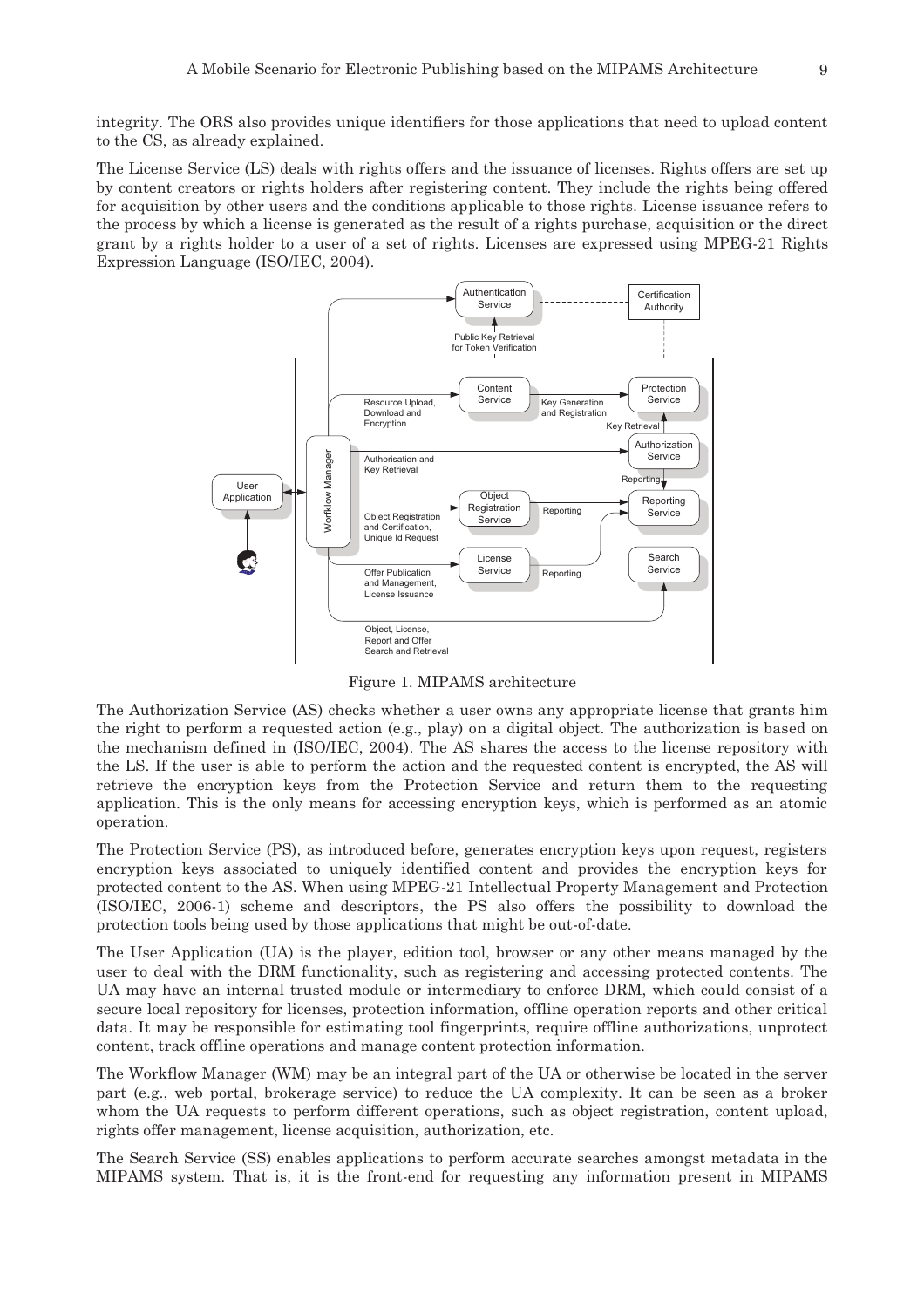services databases. Thus, it can be used for searching content, licenses, offers or reports or a combination of them.

The Reporting Service (RS) collects usage reports regarding the registration of objects, the issuance of licenses and the authorizations being performed. It is also capable of building standards-based representations of those reports, such as MPEG-21 Event Reports (ISO/IEC, 2006-2). Those reports may be used for computing statistics as well as for billing or tracking purposes.

The Authentication Service (ATS) is needed to authenticate the identity of users. It generates SAML (Security Assertion Markup Language)-based tokens (OASIS, 2005) that identify MIPAMS users. Any service in the MIPAMS architecture will require a token argument to be provided in order to authenticate users. Tokens are digitally signed by the ATS, so that they can be checked for authenticity and integrity by the receiving service. Moreover, the ATS deals with user registration and management (i.e., personal data modification, user account deactivation, etc.).

Finally, there is a need for having a recognized Certification Authority (CA), which issues credentials for the different Components and Actors in the system, such as X.509 certificates and private keys for the different architectural components.

# **Implementation of Content Management Scenarios with MIPAMS**

In this section we present the results of some research and development projects where we have implemented the usage scenarios previously identified as using MIPAMS services and modules.



Figure 2. Protected rendering in a specific DRM portal in Musiteca

### *DRM-enabled content access control*

This scenario has been implemented in Musiteca (Musiteca, 2008), a research project funded by the Spanish Administration. In this project, we have used some of the services making up MIPAMS (LS, RS, ATS, CS, ORS, SS and CA) to implement an electronic content publishing and trading platform. Access to the Musiteca repository is through a web portal that enables the registration of content, the definition of different licensing options (offers), the purchase of content (licensing) and access to the content purchased after checking whether the user is authorized. Content access is through a DRMenabled application, while any action in the system is registered through the RS. Figure 2 shows a screenshot of the portal, where content is being rendered.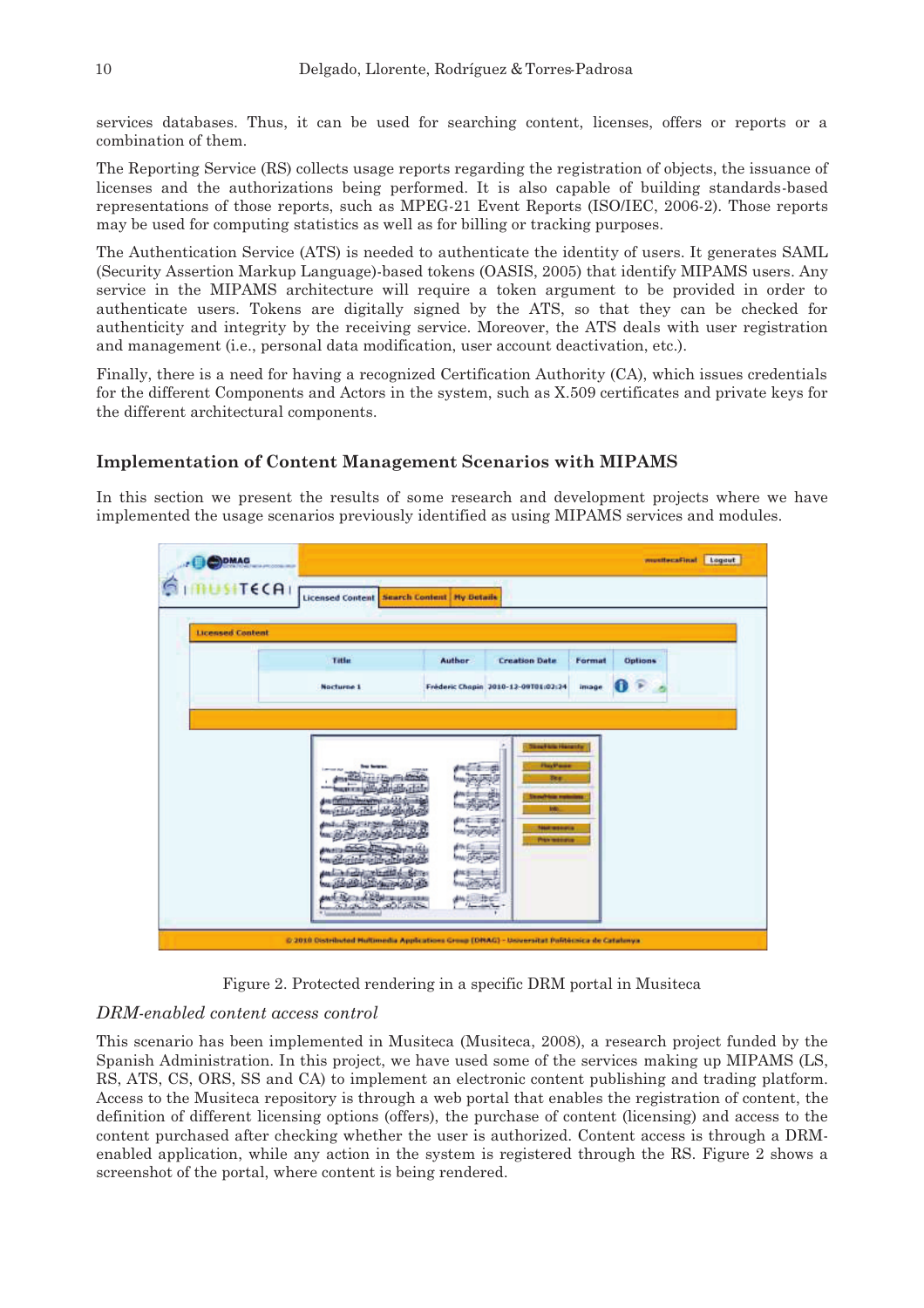### *Content Licensing*

This scenario has been also implemented in Musiteca. Figure 3 shows how content is linked from an external site, the Musiteca base on Freebase, which holds information about musical content in the Musiteca project, to a specific trading portal where content can be licensed and accessed.

| <b>PF machase</b> | Park Frees                                                                                                                         | <b>Take</b><br><b>Bock</b><br><b>Schons</b><br><b>BOTH</b>                                                                         |                                                                                                                                     |
|-------------------|------------------------------------------------------------------------------------------------------------------------------------|------------------------------------------------------------------------------------------------------------------------------------|-------------------------------------------------------------------------------------------------------------------------------------|
|                   | Capricho árabe                                                                                                                     | These points have retired like toyot.                                                                                              |                                                                                                                                     |
|                   | $-100 - 100$<br><b>RACAIN</b><br><b>PRODUCTS STOP</b><br>Lincoln Market<br>4 2 3 9 9 2 3 10<br>Fish Armora State<br><b>ARRESTS</b> | Recorded by: Pranciaco Tannas<br>Length (Necample): 4 mm 45 s<br>flery or download Visit pege:<br>Also keeses as Carritho scate    | Sampled Sep 22, 2016 for all locals<br>Capitchs inder elsewhere on the web<br><b>D</b> Matribural<br><b>CO.</b> License and BUSTECA |
|                   |                                                                                                                                    | Facts from the Community                                                                                                           |                                                                                                                                     |
|                   |                                                                                                                                    | From the Mashera base.                                                                                                             |                                                                                                                                     |
|                   | CONDITINE.<br><b>BEAUTASTERS</b><br>Currige-silban-                                                                                | <b>Frammen Tanage</b><br>Calcocal guitar                                                                                           |                                                                                                                                     |
|                   | <b>I CROWAG</b><br><b>MUSITECAL</b><br>Search maults                                                                               | Login Segrater Search Content                                                                                                      |                                                                                                                                     |
|                   |                                                                                                                                    | Title<br><b>Asther</b><br><b>Creation Date</b><br>Forenat<br>Capricho Arabe/Francisco Tármga (1919-13-0971/6/18/06)<br>and to<br>u | Options                                                                                                                             |
|                   |                                                                                                                                    |                                                                                                                                    | <b>Back I Teamble results</b>                                                                                                       |
|                   |                                                                                                                                    | (1.3014-0000 listed Automotiv Applications Cross (2004) - International Politicisms by California                                  |                                                                                                                                     |

Figure 3. Licensing link from Freebase to a specific trading portal in Musiteca

### *Content licensing and authorization-based content access control*

This scenario has been implemented in the Intellectual Property Operations System (IPOS) (IPOS, 2011), a content lifecycle management system resulting from several software developments carried out by the DMAG under different contracts with NetPortedItems (NetPortedItems, 2010), a Spanish SME company. IPOS provides content authors with the possibility of registering, publishing their work and defining how other users can license the work for deriving new content. This information is described using LS licenses, where we have added a special condition called Rights over Derivatives (ROD) (Torres, 2009). This condition indicates the percentage of the income that someone gets from a derivative work which will be owed to the original author. When an author creates derived content from an existing work and gets any revenue from it, IPOS follows the chain of work back, calculates the share for each author from the ROD condition in the licenses and creates a report for each author informing him of this fact. Reports can be consulted at established time periods to give each author the corresponding revenues. This system makes use of all MIPAMS services through a dedicated portal. Figure 4 shows a sample screenshot of the authorization-based rendering application.

This scenario has also been implemented in CulturaLive (CulturaLive, 2009), a research project funded by the Catalan Administration. In this project we have integrated, using Web Services, MIPAMS LS, AS and RS into an existing system offered by another project partner (VSN, 2011) that provides audiovisual content to be broadcast live through Digital Terrestrial Television (DTT) by televisions participating in the project. With our modules, content purchases can be tracked since we register each license acquisition and authorization result (positive or negative) into a reporting database. This database can later be consulted for billing purposes. It is worth noting that digital content to be broadcast is not managed by MIPAMS but directly by the different TV channels and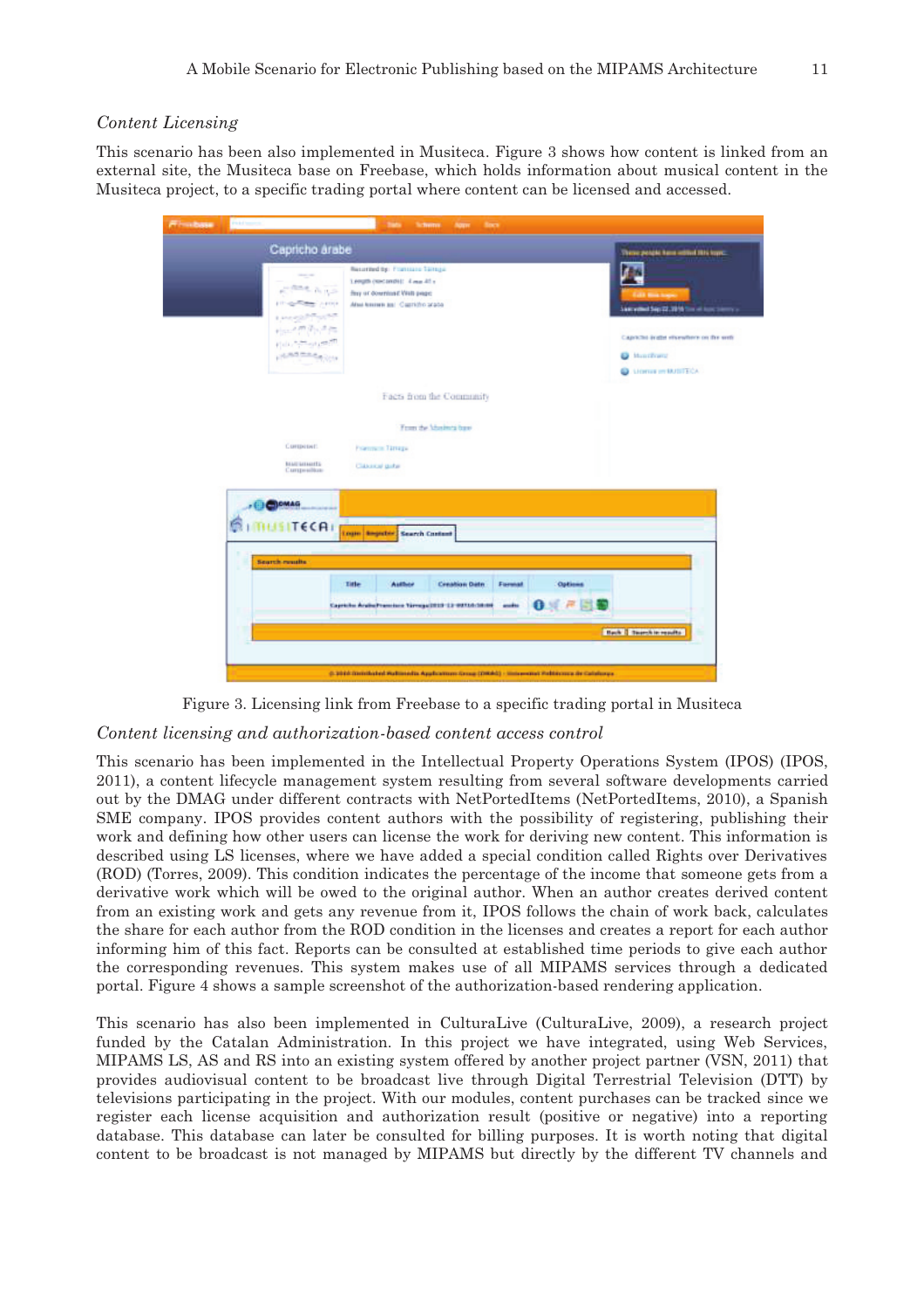SMEs in the project consortium. This gives an idea of the integration capabilities of the MIPAMS platform.



Figure 4. Content access and unprotected rendering in IPOS

### *DRM-enabled content access for mobile devices*

This scenario has been implemented in some projects of our research group (e.g. AXMEDIS (AXMEDIS, 2004), but also in other projects) in a slightly different way. In such projects, the modules involved in the authorization of user actions were located inside the mobile device. In this way, when the user wanted to consume some content, the license for authorizing this action was inside the mobile. This was done to avoid calling external services, as it involved a phone call or data transaction that might involve a non-negligible cost for the user. Moreover, mobile devices used a specific licensing schema (OMA DRM, 2010) addressed to devices with limited processing and communication capabilities. Currently, since smartphones and high capacity mobile devices are gaining relevance and current telecommunications companies are adopting competitive pricing policies for mobile users (e.g., flat data fees), the solutions being implemented might be reconsidered.

To implement this scenario with MIPAMS, if content is already registered and protected using a protection mechanism not compatible with the device, the intermediary would be responsible for decrypting content and re-encrypting it to deal with the device limitations. Otherwise, if content is only to be used by limited capability devices, it should be encrypted using the suitable protection mechanism when uploaded to the CS.

## *Intellectual property registry with external licensing*

Figure 3 (the lower part) shows how content could be linked from the MIPAMS-based intellectual property electronic registry developed in the Musiteca project towards external specialized licensing portals. Some examples (not used in this project) are YouLicense (YouLicense, 2011) or Getty Images (Getty Images, 2011). Content would be registered and accessible to search, while the shopping cart icon would redirect the user to a specialized and external licensing service.

# **Scenarios where Mobile Devices are needed**

Among the different scenarios presented in the previous section, there is one specifically for limited capability devices. Inside this category of devices we include smartphones and other similar devices with internet connection that usually have an integrated camera. The difference between those devices and personal computers is mainly their dimensions (smaller), their processing capabilities (lower) and, maybe the most important, that they do not have a qwerty keyboard or mouse to interact with the user, but a touch screen or a keypad.

In this case, if we want to register new content for publishing it electronically, using one of these devices could be a laborious and slow process. Nevertheless, it could be interesting in some specific cases that we are going to describe in this section. We will make use of the MIPAMS architecture to offer these services for smart devices.

First of all, the user application has to be prepared for use in those devices. For the case where the application is a web portal, there is not much problem, as current devices have integrated browsers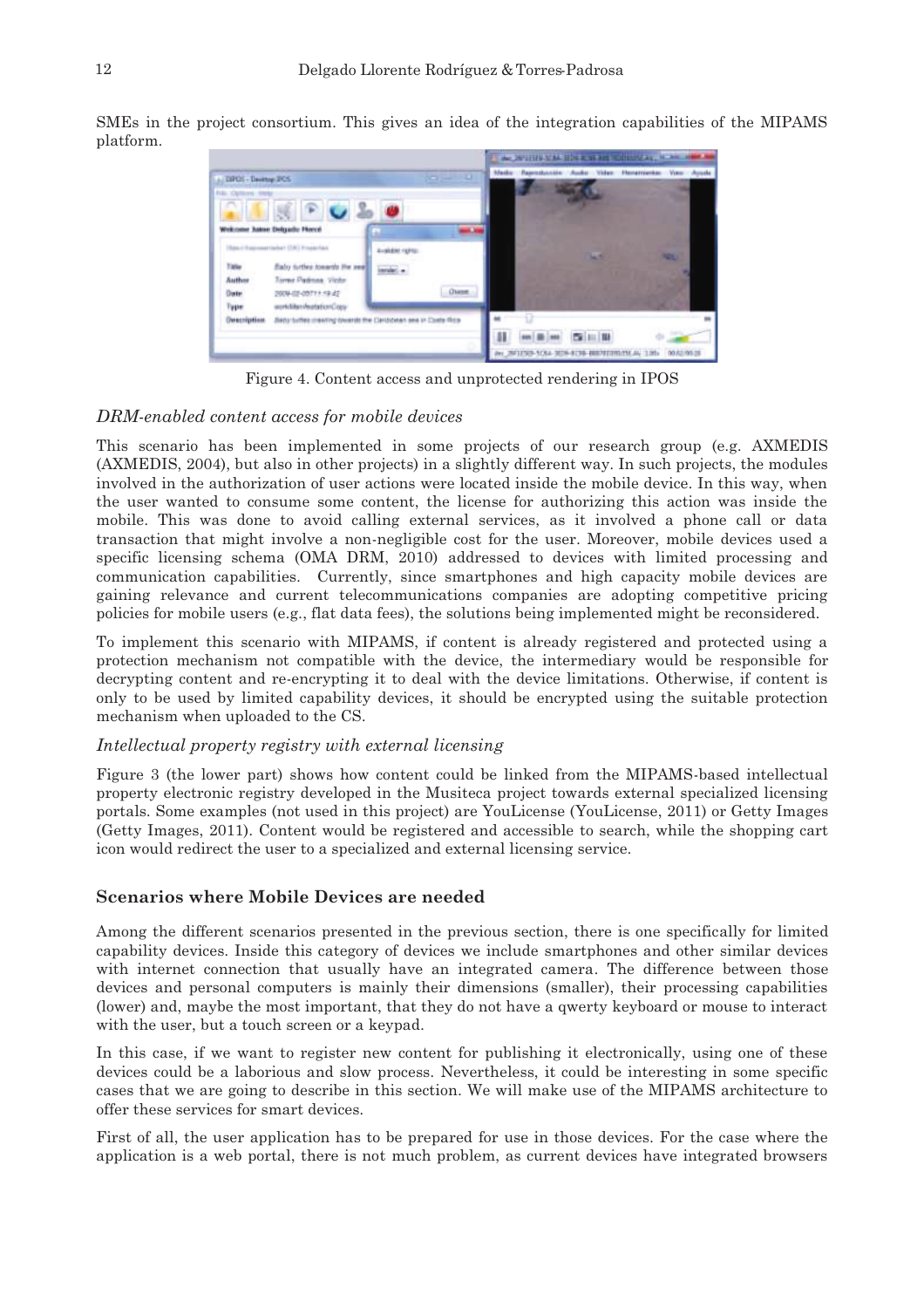which are able to manage web forms and show web pages. The only restriction in some cases is the screen size, but this can be avoided with a suitable design.

There is a scenario where mobile devices can be useful for electronic publishing, although the quality of the recorded images or videos is obviously lower than those produced with professional devices. In this scenario, what is most important is the "opportunity" of the content in the image or the video, that is, to be at the right place at the right moment, independently of the content quality. This is especially true for sudden events, for example a building collapse, a natural disaster or some celebrity being caught in an embarrassing or funny situation. In such cases, the images may even have economic relevance, as they could be published in online newspapers or in the gossip news. Therefore, the author may register the content for different purposes: to try to get some revenue or just for later attribution.

MIPAMS modules involved in this scenario and their interaction are depicted in Figures 5 and 6. Figure 5 shows the registration of the content, image or video in the registration portal. Figure 6 shows how the author can create some offers of the content to get revenue. If the author only wants to be able to prove authorship, registering the content would be sufficient. In this case a Creative Commons attribution license would be suitable as long as the author waives his right to any potential future revenues (Creative Commons, 2011).



Figure 5. Registration of photo or video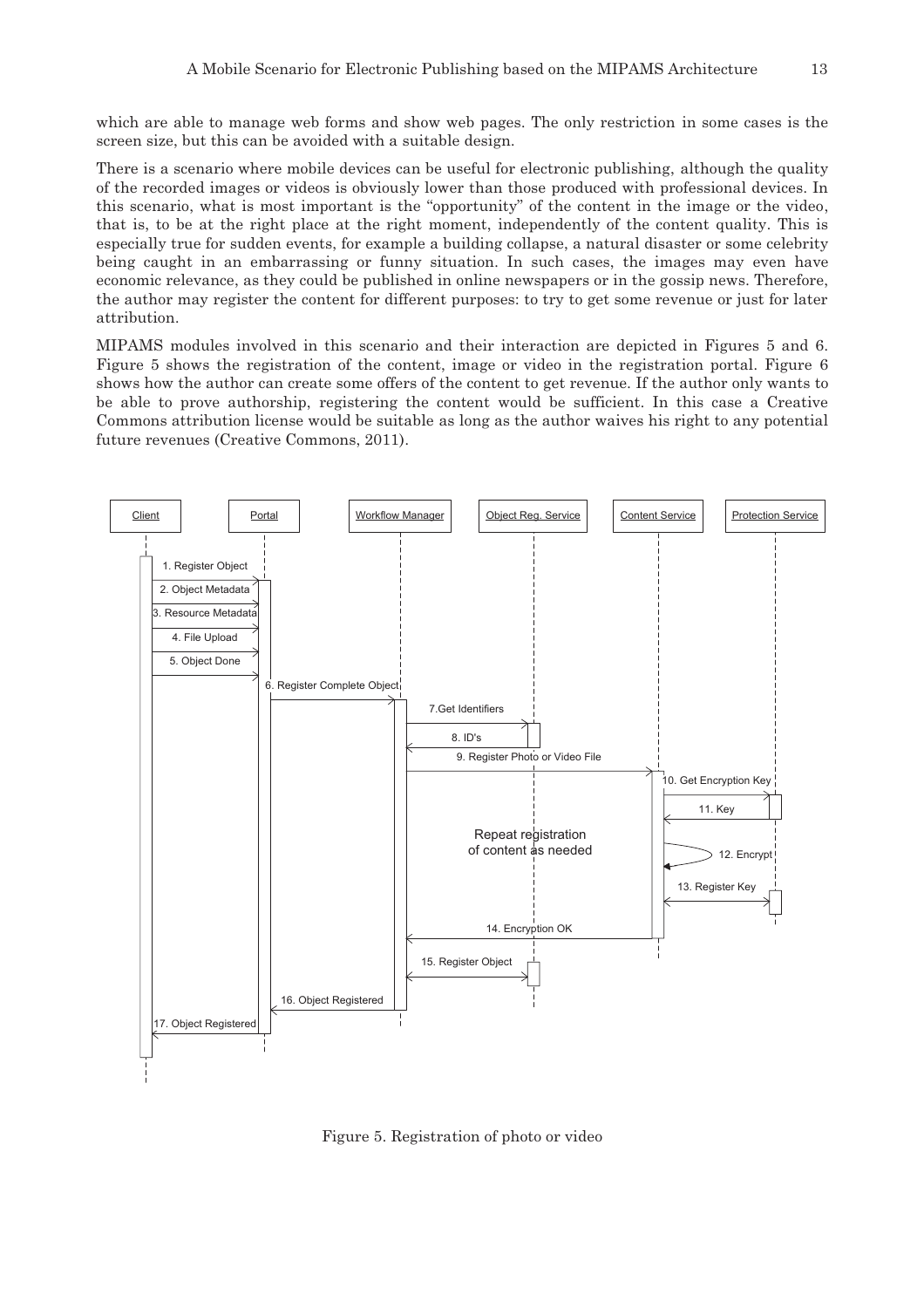The steps involved in content registration shown in Figure 5 are the following:

- 1. User starts registration of content in the portal by means of the client application. The client application can be a browser or a specific application for mobile devices, where some information could be predefined to facilitate the registration.
- 2. User fills out a form with all metadata associated to the complete digital object.
- 3. User fills out several forms (one for each image or video, that is, each resource) with metadata associated with each resource.
- 4. User uploads the file containing each resource.
- 5. User indicates that all object information has been inserted and the registration process needs to continue.
- 6. The portal sends all information to the Workflow Manager (WM) module, which will call the corresponding service for storing the object.
- 7. WM requests identifiers from the Object Registration Service (ORS).
- 8. ORS sends the identifiers requested to the WM, one for the object and one for each resource file (even if they have not yet been uploaded).
- 9. WM sends resource to the Content Service (CS)
- 10. If user has requested encryption of the resource, CS asks for encryption keys from the Protection Service (PS).
- 11. PS returns the keys for encryption algorithm and key length specified by CS.
- 12. CS encrypts and stores the file with the given key.
- 13. CS registers the encryption key in the PS for permitting later decryption.
- 14. CS sends WM notification of correct content storage and encryption. Steps 9 to 14 are repeated for each resource uploaded by the user. If no resources are uploaded, these steps can be done later.
- 15. When all resources are properly uploaded and encrypted, WM requests from ORS registration of the complete object, which is digitally signed to guarantee digital object integrity. The format used for storing the object is the MPEG-21 Digital Item.
- 16. WM sends notification of object registration to the portal.
- 17. Portal informs the user that the object has been properly registered.



Figure 6. Creating some offers to get revenues

After object has been registered, the user can create some offers to profit from the images or videos she has registered. The steps involved in offers creation shown in Figure 6 are the following:

- 1. User asks Portal for offer registration.
- 2. User has to insert the different sales conditions offered for the registered object. These conditions include what can be done with the content (play, print, etc.) together with conditions such as territory, number of times one can perform the action or terms of payment.
- 3. User indicates to the Portal that the offer is complete.
- 4. Portal sends the offer to the WM.
- 5. WM sends offer information to the License Service (LS) which checks whether everything is correct and stores the offer.
- 6. WM informs the portal of offer registration.
- 7. Portal informs the user of offer registration. From that moment on, the registered content can be sold with the purchase conditions indicated by the user. It is possible to create an offer saying that the digital content is free, just to guarantee author's attribution.